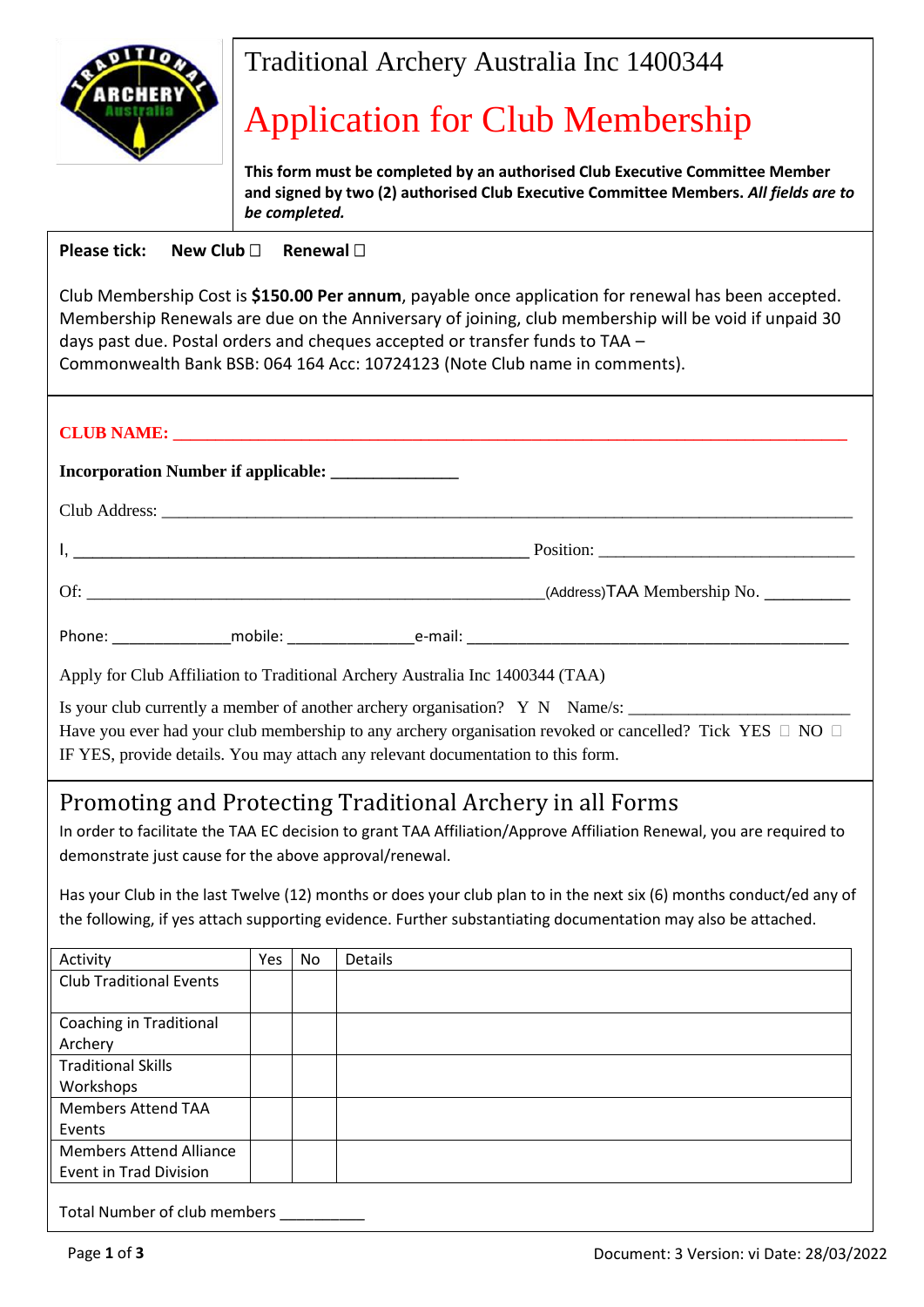We the undersigned agree that:

- We are authorised Executive Committee members of the applicant Club Executive Committee (The Club).
- We request club membership of Traditional Archery Australia Inc 1400344 (TAA).
- The Club is bound by the TAA Constitution and will comply with TAA guidelines, rules and the requirements of the TAA constitution.
- This application confirms The Clubs Full participation in Traditional Archery above all other Archery disciplines and The Clubs support for the TAA Executive Committee (EC) to "Promote and Protect Traditional Archery in all forms".
- We understand that as an affiliated Club the TAA EC may provide recorded personal details of The Clubs EC and or Identifying details of The Club to other official organisations to confirm The Clubs membership with TAA. (Personal details will only be given to official archery organisations and not used for Marketing).
- We understand that after signing this form we agree as authorised person/s of The Club that we are legally liable to advise the EC of any accident, near miss and occurrence that will affect the reputation of TAA committee and members.
- In accordance with the TAA Constitution, to acknowledge The Clubs affiliation with TAA in The Clubs constitution and to provide the TAA EC with a copy of this constitution no later than 12 months after affiliation.
- We will ensure that all regular club members present and future are current members of TAA.
- A sign in/out book will be maintained at The Club and available to be inspected by the TAA EC and our insurers.
- All accidents or near misses must be documented and forwarded to the TAA EC for possible further investigation.
- There is a safety range officer and first aid officer rostered on and in attendance at every club shoot day.
- The Club TAA rep will enter into regular communication with the TAA EC via regular virtual meetings or by email.
- The Club will ensure The TAA EC is informed of The Club Calendar (including but not limited to Club Days and InterClub Traditional Shoots)
- All Club Membership fees paid by The Club to TAA are non-refundable.
- The Club acknowledges and agrees that TAA Executive Committee may terminate The Clubs Affiliation with TAA at any time, and that TAA holds no liability for any ensuing financial detriment to the club.

**Names of Executive Committee Members of The Club** *(All Executive Members in the Applying Club must first be Financial TAA Members)* **\*if space insufficient supply as an attachment.**

| <b>Position</b>                     | Name                                                                                                           | <b>TAA Member</b><br><b>Number</b> |
|-------------------------------------|----------------------------------------------------------------------------------------------------------------|------------------------------------|
| <b>Authorised Person Signatures</b> |                                                                                                                |                                    |
|                                     |                                                                                                                |                                    |
|                                     |                                                                                                                |                                    |
|                                     |                                                                                                                |                                    |
|                                     |                                                                                                                |                                    |
| <b>TAA Office Use:</b>              |                                                                                                                |                                    |
|                                     | Date Received: ___________________Club Number: __________________________________ Date Approved: _____________ |                                    |